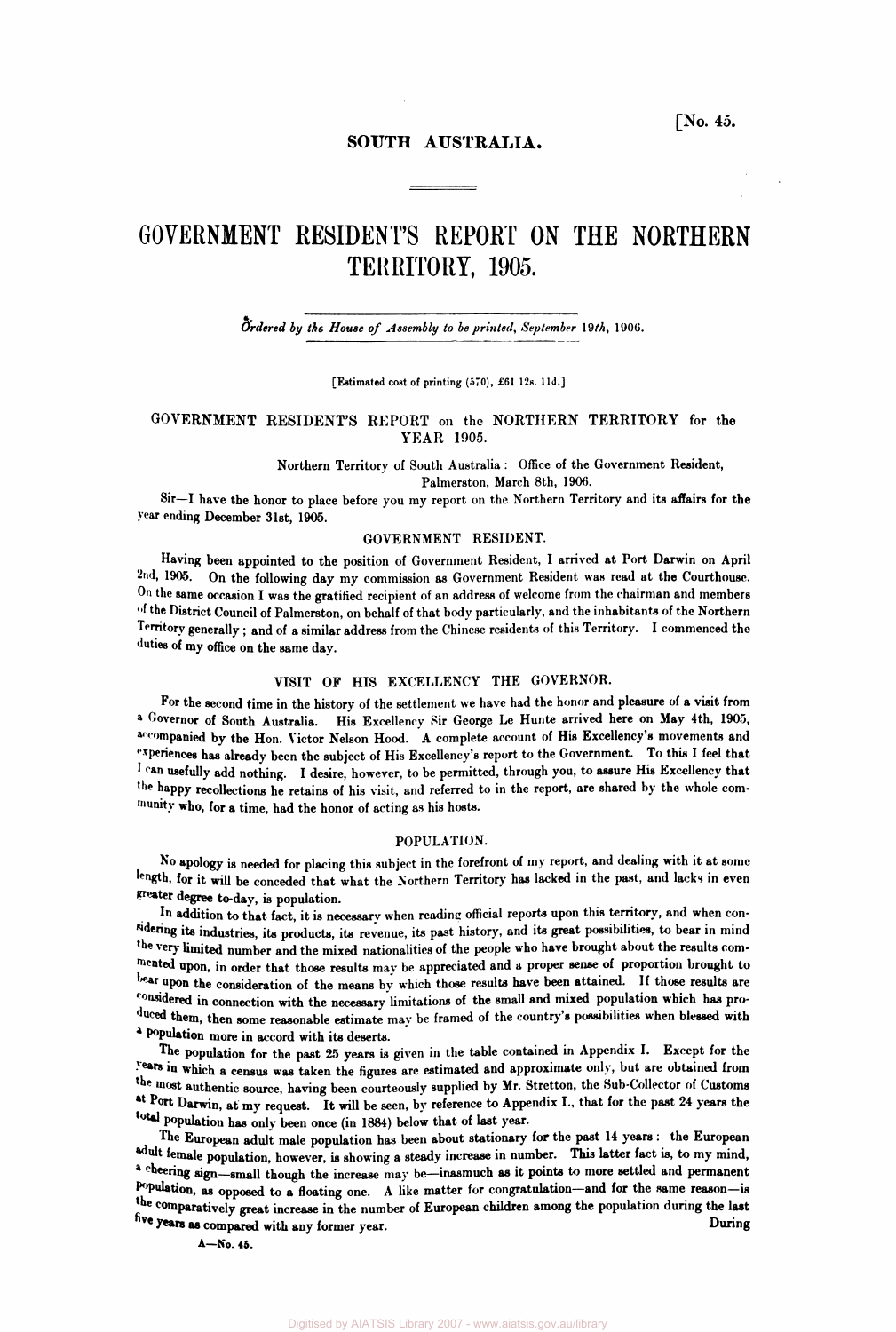**The occurrence is a sad and sharp object lesson to Europeans and others to be always on their guard in dealing with strange natives. The first account received concerning the massacre contained a statement that two of the men engaged on the Government diamond drill at Port Keats were also victims. This statement happily proved to be incorrect. Full accounts of the occurrence, so far as known, have been published.** 

**During the last 25 years the northern coast natives have not earned a good reputation. Within that period they have, as a result of ten separate attacks made by them, been responsible for the murder of no less than 30 men, and have made four murderous attacks unfollowed by actual loss of life.** 

**During the last four years, viz., since January, 1902, no less than 16 men have been murdered on the north coast by natives in four attacks. Four murderous attacks without loss of life have been made in the same period. Setting aside the case of the murder of the late Mr. Bradshaw and his companions, the murders of the remaining 12 men (comprised in three separate sets of murders) have remained unavenged. In one case no attempt worthy the name, and in the other two cases no attempt at all, has been made to bring the offenders to justice. This is by no means owing to any fault in the past local administration nor of the police. It is also fair to say that there was in one case at least a doubt whether the murderers could be identfied; but whether the men can be identified or not, I think it wise that police should, without any delay, be dispatched to the scene of any murder, accompanied by the best means for identification of the offenders. The natives would soon learn to understand the reason for these visits, which would be of beneficial effect, even though no arrest followed. There should be prompt action taken immediately after these occurrences. As it is the natives see they can murder with impunity, especially as no notice, apparent to them, is taken. This is not as it should be, and not only encourages the natives in evildoing but invites reprisals. The inaction of the police in the recent past has been altogether due to the lack of proper means of communication with places along the coast. The Government possess no vessel of any kind, The only steamer on the coast is the mail contract steamer, which has been either not available when needed or available at a cost which I presume has not been considered reasonable, or her services would have been secured. This steamer has to fulfil her many contract services and can, therefore, only be chartered occasionally and for short periods. Police work in arresting offenders on the coast is a work of time, more especially in the absence of co-operation of a land party. No proper policing and patrol, and consequent insurance in some degree for security to life, is practicable along the coastline in the absence of a small Government-owned steamer. The uses to which such a vessel could be put by the Government are manifold, and include, besides police, those of harbor boat service, buoys and beacons, communication with and freight to and from Daly River Smelter, the like services with coal-boring party, besides incidental services of a varied nature. That the work of the settlement would be more efficiently carried out by this means I have no doubt. I am equally without doubt that the provision of such a vessel would be an economy under existing circumstances.** 

**I submit, with great respect, that it is quite unreasonable to expect efficiency in the services above ailuded to, and particularly in the work of policing the coast shown of late years to be so necessary, unless the Government have at their disposal the services of a small steamer of their own.** 

## **ABORIGINES.**

**This question has already been the subject of a lengthy report from me, made at the request of the Hon. the Minister, to which I have little to add.** 

**The passage of prohibitive opium laws since that report was written has removed one of the worst dangers threatening the aborigines. The habitual smokers among the Chinese themselves have been suffering from want of the drug, and therefore can have none to spare for the natives. It is to be hoped that intoxicants will not take the place of opium with the aborigines; should it do so the aborigines will, I think, give infinitelv more trouble than formerly, and crime among them will tend to increase.** 

**During 1905 supplies for aborigines were sent to Daly Waters and Powell's Creek,** *via* **Pine Creek, as<sup>r</sup> from reports from these stations, it was feared distress might occur among the natives. As no further report was received I apprehend the supplies were sufficient. There has been no distress in this locality, and when any rations have been given it has been in return for work done. With a few notable exceptions the services of the aborigines in and about Palmerston are difficult to obtain. They, in common with aborigines of other parts, work better when away from their own immediate country. It is this fact which leads to the desire among Europeans to recruit native assistance from parts foreign to where that assistance**  <sup>18</sup> <sup>to</sup> be given, and the willing recruit is subsequently transformed in some cases to an enforced servant. This is one of the evils to remedy which legislation is necessary. It has frequently been pointed out that **We have no legislation worthy the name regarding aborigines. Broadly speaking, I think that the main provisions of the Queensland Acts relating to aborigines, modified as indicated in my previous report on The subject, might with great advantage be enacted and made to apply to this Territory.** 

**C-No. 45.** 

**EDUCATION.**